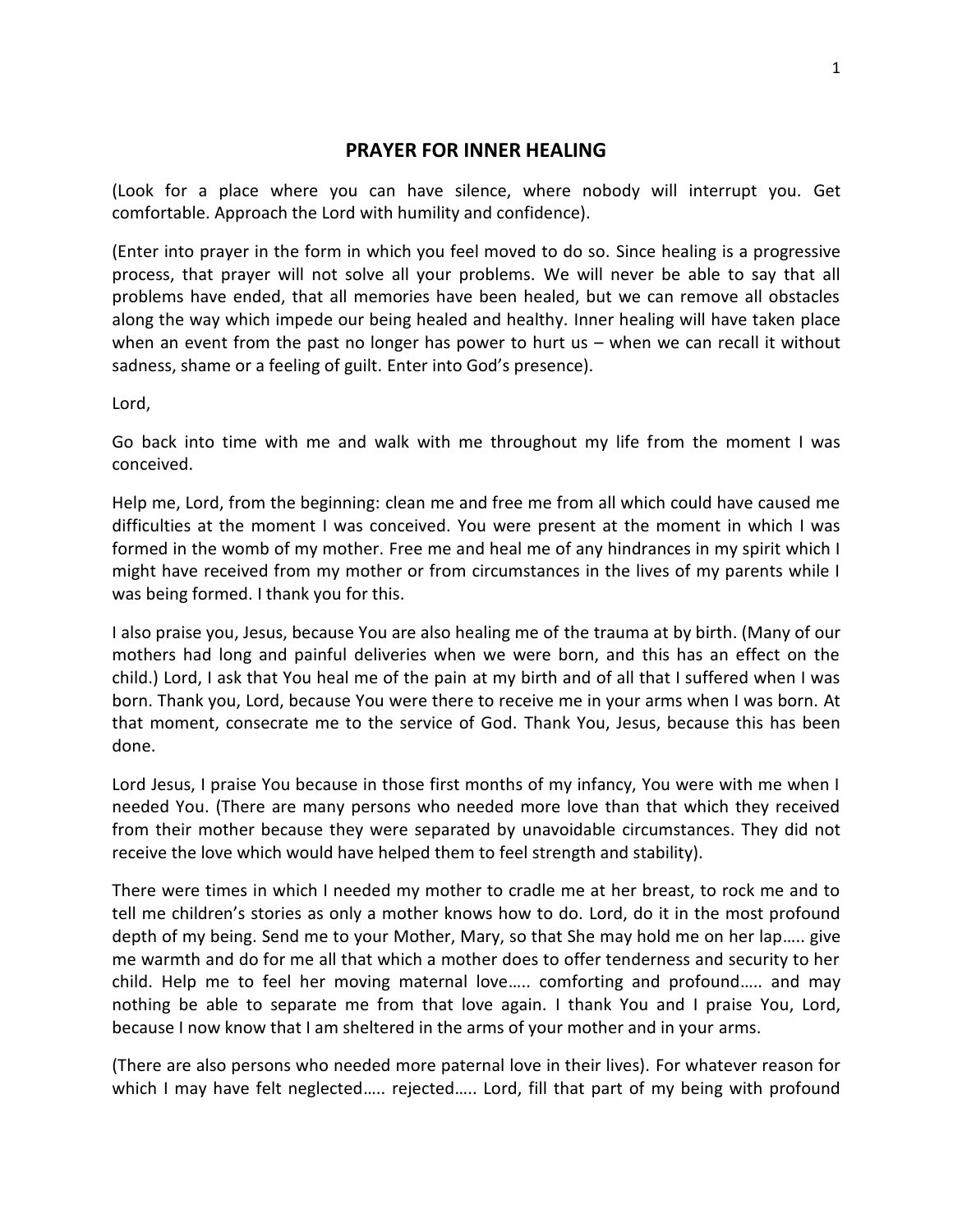paternal love which only comes from a father. Even though I may not be aware of having needed some strong arms and a "Daddy" who would love me and give me security and support, give it to me now. Lord, thank You because You are also doing this.

(As we grew up, some of us belonged to families where there was not much time for us as individuals). I have come to understand it and to accept it, but a part of my being really never felt complete, never felt truly loved. I ask You today for a healing of that feeling. Lord, help me to know that I am your child, an important person in your family, a unique being whom You love in a very special way.

Lord, heal the wounds caused by the relationships with my family, with the brother or sister who did not understand me completely or did not show me proper love and goodness. A part of me never felt love because of that. Let me now reach out, pardoning that brother or sister. Perhaps throughout the years, I have not been able to accept them because I never truly felt accepted by them. Give me a great love for them. Thus, the next time I see them, may there be so much love that all that happened in the past is gone. You will have renewed me. Lord, I thank You for that.

(As we grew up, the first real trauma in our life could have been when we went to school for the first time. That was the first time we were out of the home and all it represented. For some of us who were very sensitive….. timid…..insecure….. this was difficult – staying with that strange teacher, with strange companions, in a strange place).

Lord, I will truly never recover from that experience because there were things expected of me and things which wounded me very much. There were unfriendly teachers and children who did not show me love or understanding.

Lord, I ask that You heal me for all those years I spent in the classroom, take away all the pain and suffering I received during that time. Lord, I withdrew then and I began to experience fear when speaking in groups because they had ridiculed me, punished me, or criticisized me in school. I quit speaking because it was too painful. Lord, I ask You to open the door to my heart. Let me relate to groups in a more open and free way than how I had been able to until now. According to how this healing takes place, I will have the confidence and courage to do what You ask me in all situations. Thank You, Lord, because I believe You are now healing me.

Lord, when I entered adolescence, I began to experience things which frightened me, embarrassed me and caused me pain. I have never been able to overcome completely some of the experiences I had when I began to know myself, what it means to be a person. Lord, I ask You to heal all the experiences I had as an adolescent; the things I did and the things which were done to me and from which I have never been healed. Enter into my heart and take away all the experiences which caused me suffering or shame. Jesus, I do not ask You to erase this from my mind, but that You transform it in such a way that I can recall it without shame….. in thanksgiving.